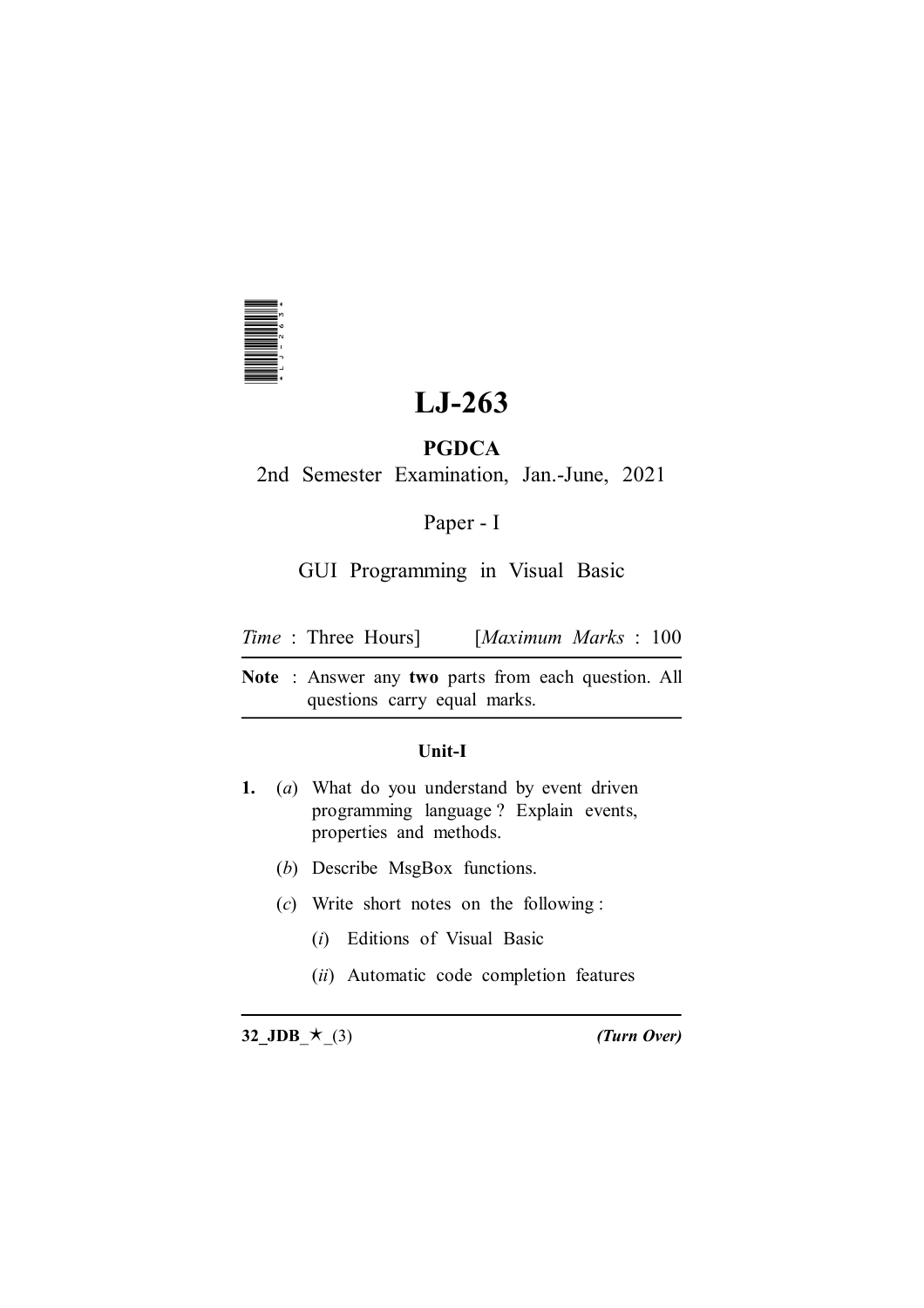## **( 2 )**

#### **Unit-II**

- **2.** (*a*) What is an Array ? Classify and describe them.
	- (*b*) Describe select case statement using any example.
	- (*c*) Write short notes on the following :
		- (*i*) Scope of the variables
		- (*ii*) User defined data types

#### **Unit-III**

- **3.** (*a*) What do you mean by VB controls ? Classify and explain them.
	- (*b*) Explain debug toolbar from Visual Basic.
	- (*c*) Using any example write steps to create a Menu in VB.

#### **Unit-IV**

- **4.** (*a*) Describe sequential access file handling method and its functions.
	- (*b*) What is DAO ? Write its application in VB.
	- (*c*) Write short notes on :
		- (*i*) Structured Query Language (SQL)
		- (*ii*) Data Form Wizard

**32\_JDB\_** $\star$ \_(3) *(Continued)*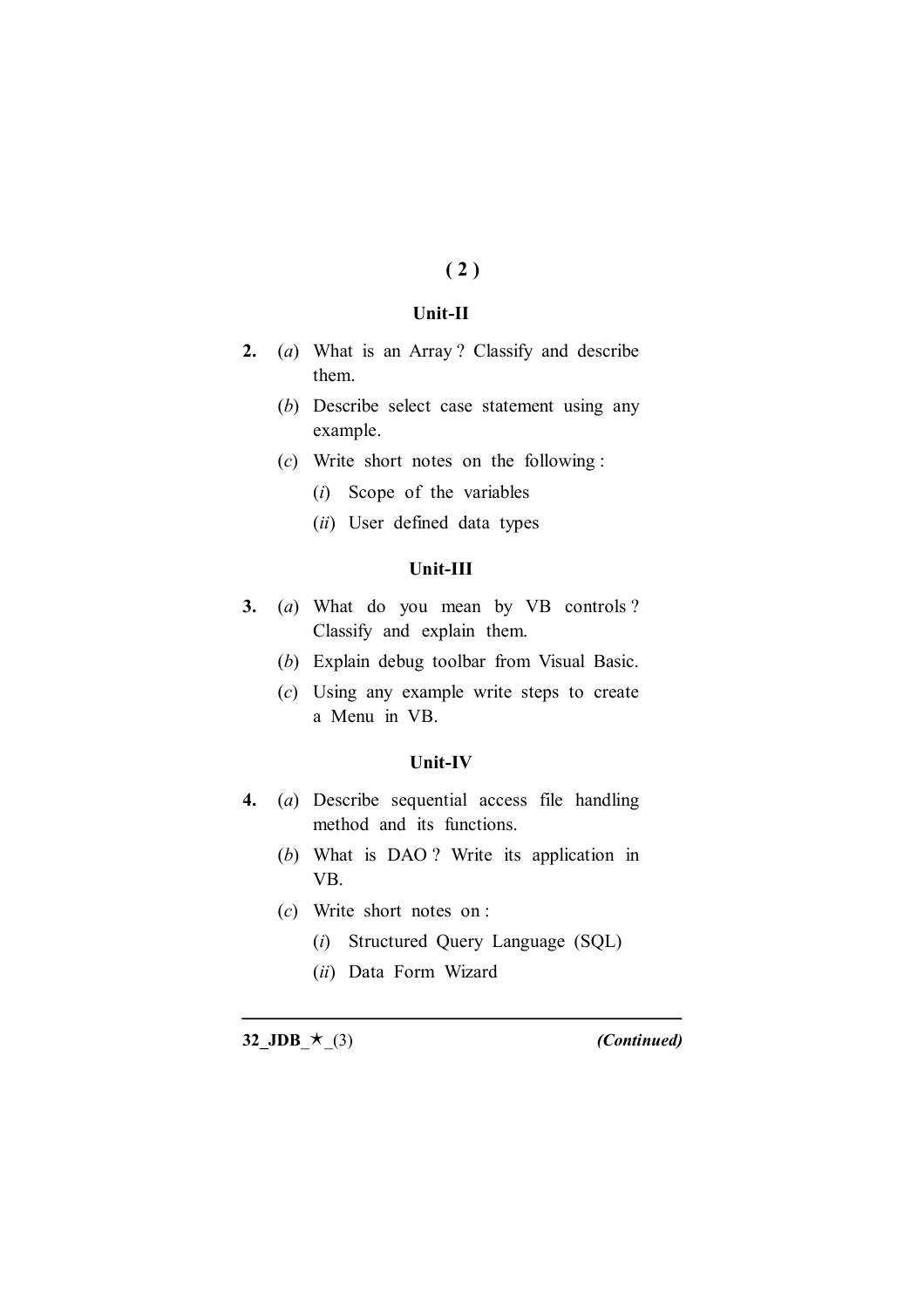# **( 3 )**

#### **Unit-V**

- **5.** (*a*) What do you mean by MDI ? Write steps to create an MDI form in VB.
	- (*b*) Write steps to create a Data Report in VB.
	- (*c*) Write short notes on the following :

———

- (*i*) DTPicker
- (*ii*) Use of Print Dialog

**32\_JDB\_** $\star$ \_(3) **280**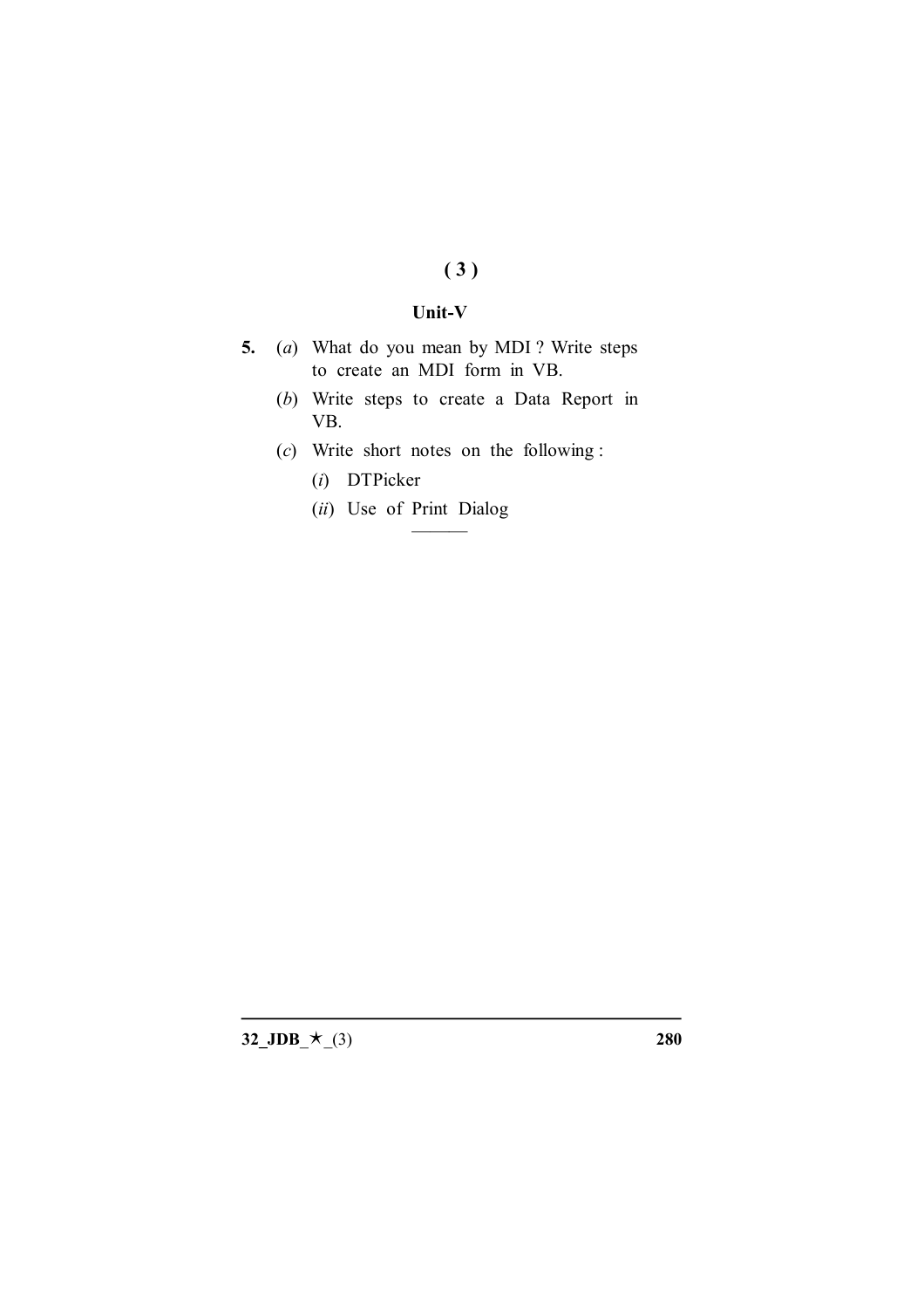

# LJ-264

# **PGDCA**

2nd Semester Examination, Jan.-June, 2021

Paper - II

## Data Base Management System

| <i>Time</i> : Three Hours] |  | $\left[Maximum \; Marks \; : \; 100 \right]$ |  |  |  |
|----------------------------|--|----------------------------------------------|--|--|--|
|----------------------------|--|----------------------------------------------|--|--|--|

- नोट : प्रत्येक प्रश्न से किन्हीं दो भागों के उत्तर दीजिए। सभी प्रश्नों के अंक समान हैं।
- Note : Answer any two parts from each question. All questions carry equal marks.

## इकाई / Unit-I

1. (a) DBMS क्या है? इसे समझाइए।

What is DBMS? Explain it.

 $(b)$  DBA (डेटाबेस एडमिनिस्ट्रेटर) की भूमिका क्या है?

 $is$ What the role  $\sigma$ f Database Administrator (DBA)?

122\_JDB\_ $\star$ \_(4)

(Turn Over)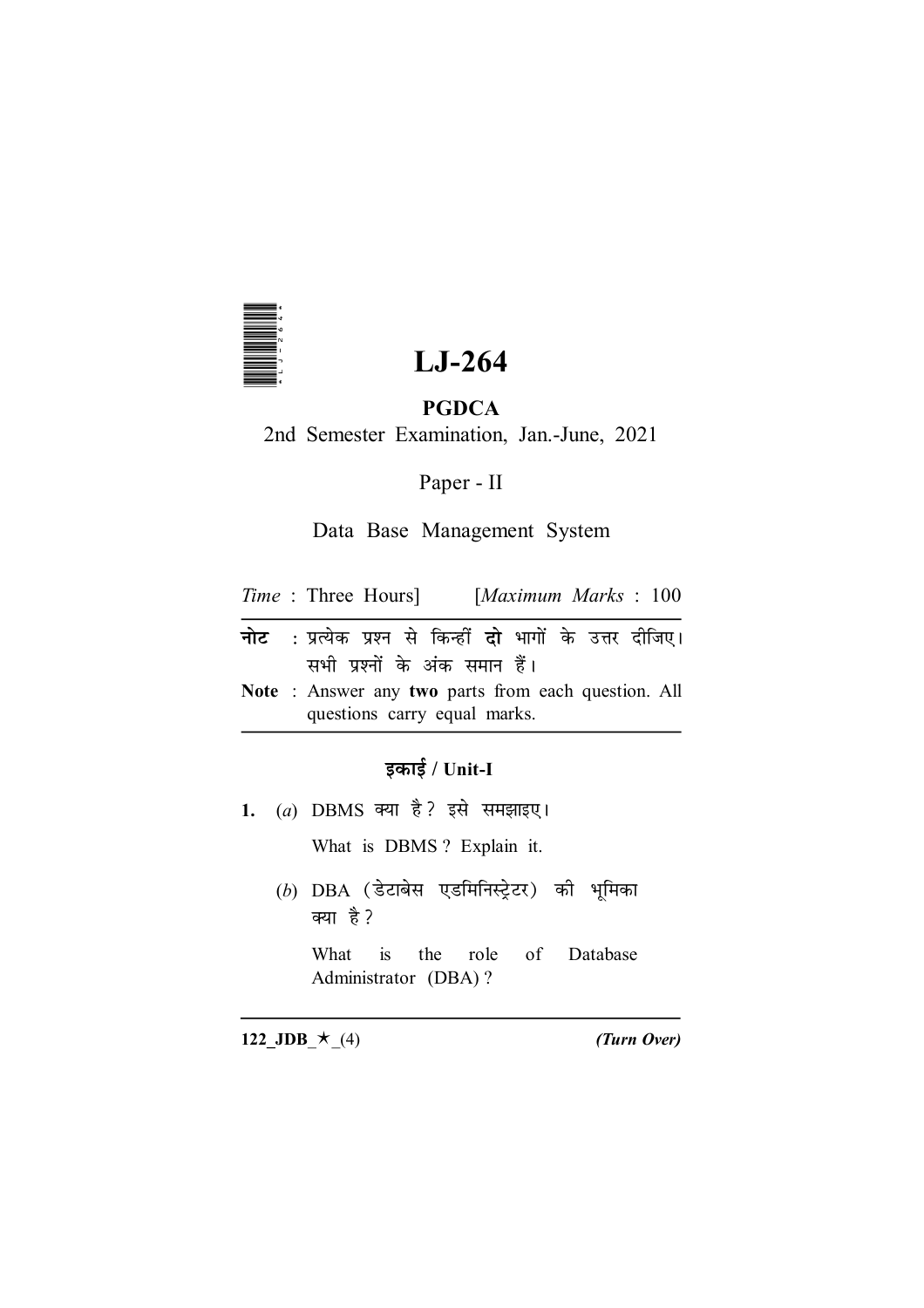- $(2)$
- $(c)$  डेटा मॉडल के विभिन्न प्रकारों का वर्णन कोजिए।

Explain the different types of data models.

## इकाई / Unit-II

2. (a) E-R मॉडल क्या है? E-R मॉडल में उपयोग होने वाले संकेत चिंह (notation) को समझाइए।

> What is E-R model? Explain the different notations used in E-R model.

(b) Key की अवधारणा क्या है? विभिन्न प्रकार के Key की व्याख्या कीजिए।

What is the concept of Keys? Explain different kinds of key.

 $(c)$  जनरलाईजशन से आपका क्या तात्पर्य है ? इसे समझाइए।

What do you mean by generalization? Explain it.

## इकाई / Unit-III

है ? रिलेशनल  $3.$  (*a*) रिलेशनल अल्जेबरा क्या अल्जेबरा में विभिन्न ऑपरेशन्स लिखिए।

122\_JDB\_ $\star$ \_(4)

(Continued)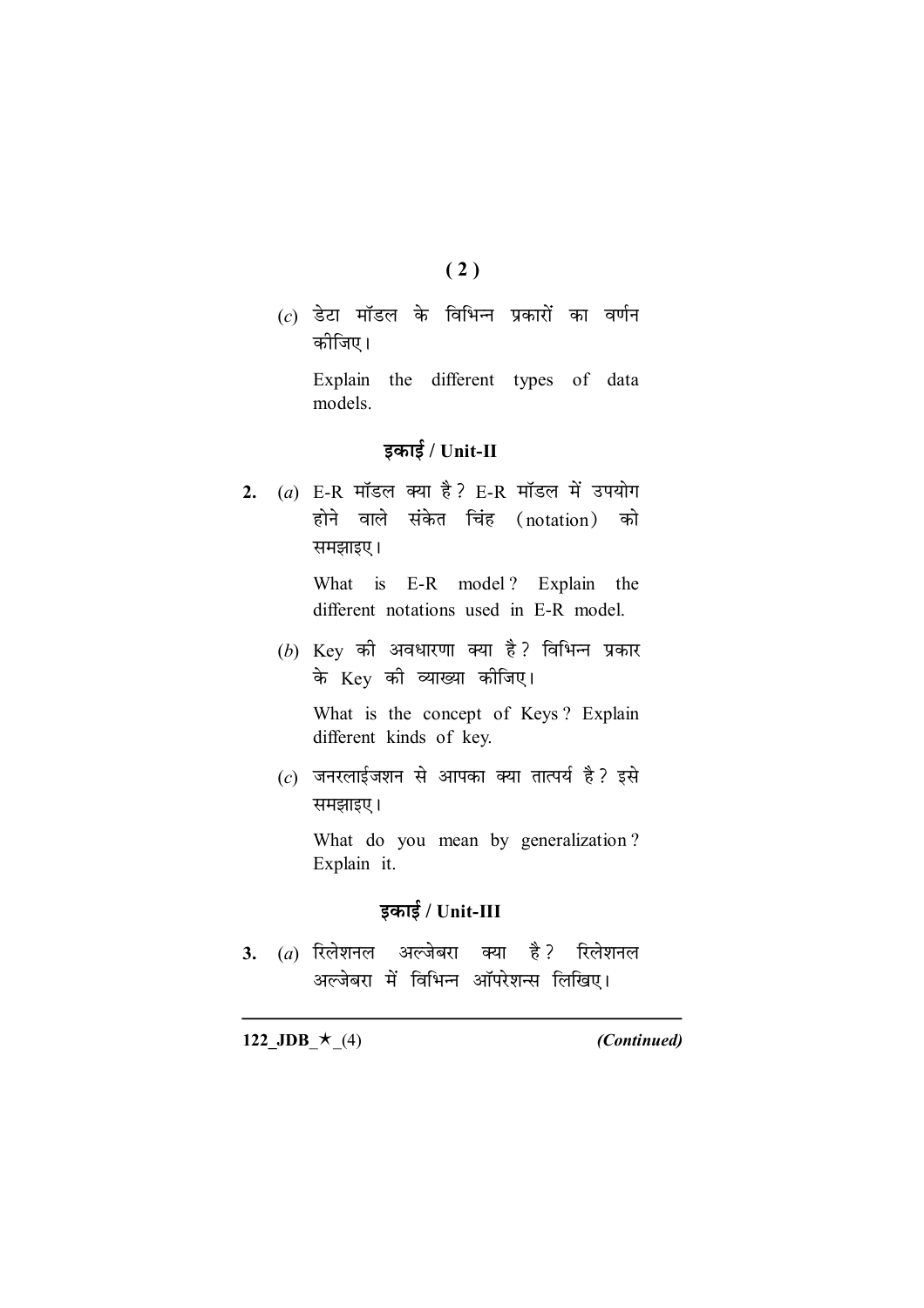## $(3)$

What is Relational Algebra? Write the different operations in relational algebra.

 $(b)$  रिलेशनल अल्जेबरा के प्रयोग से Complex Queries को समझाइए।

> Explain Complex Queries using Relational Algebra.

- $(c)$  निम्नलिखित पर संक्षिप्त टिप्पणियाँ लिखिए:
	- $(i)$  डोमेन रिलेशनल कलकुलास
	- (ii) ट्रूपल रिलेशनल कलकुलास

Write short notes on the following:

- (i) Domain Relational Calculus
- (ii) Tuple Relational Calculus

# इकाई /  $Unit$ -IV

 $(a)$  डिकम्पोजिशन क्या है? इसे समझाइए।  $\overline{4}$ .

What is Decomposition? Explain it.

 $(b)$  नॉर्मालाइजेशन एवं डी-नॉर्मालाइजेशन क्या है? नॉर्मालाइजेशन का क्या उद्देश्य है ?

 $is$ Normalization De-What and normalization? What is the purpose of normalization?

122\_JDB\_ $\star$ \_(4)

(Turn Over)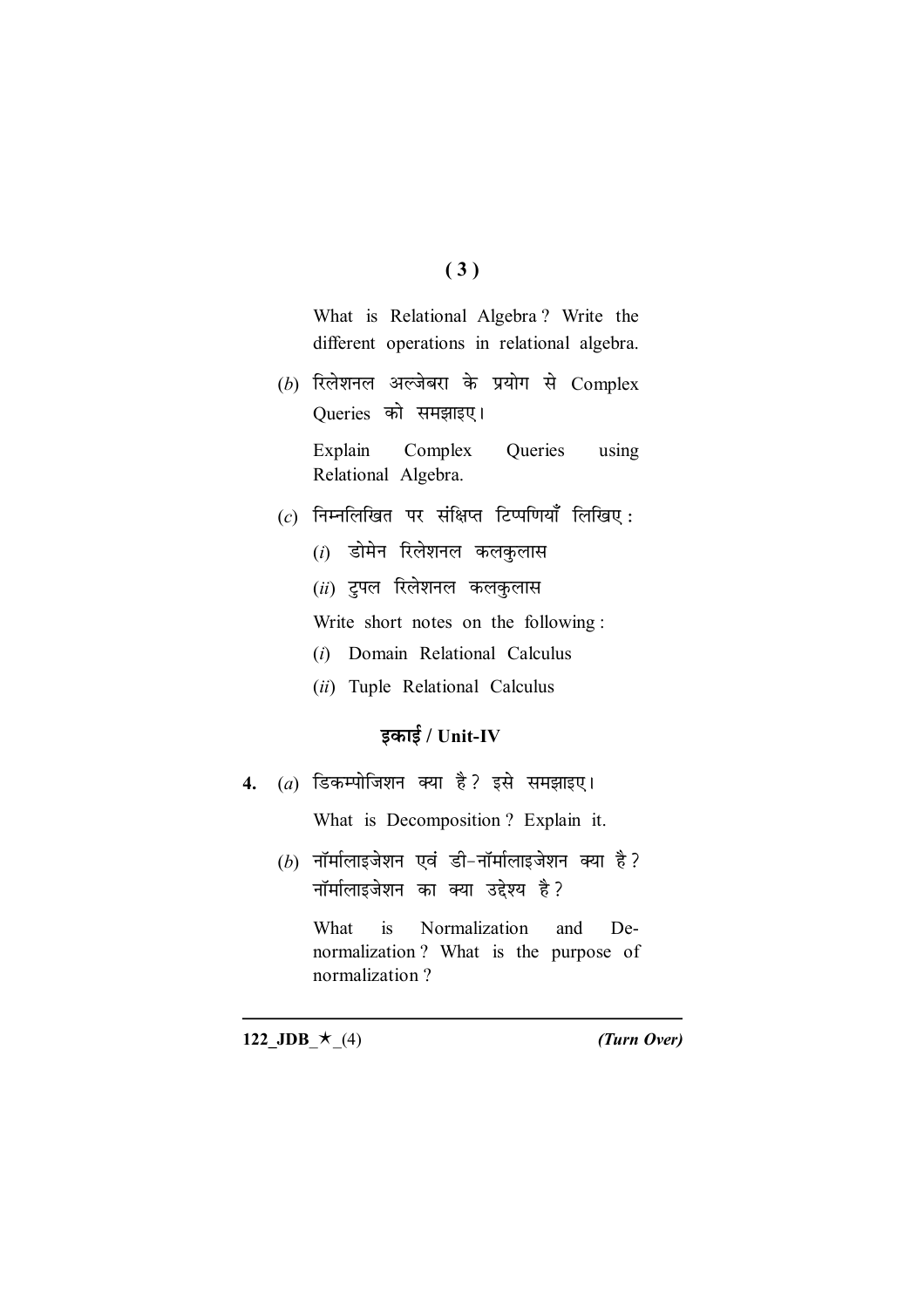- $(4)$
- (c) BCNF और 3NF (थर्ड नॉर्मल फॉर्म) में क्या अन्तर है?

What is the difference between BCNF and Third normal form (3NF)?

# इकाई /  $Unit-V$

 $(a)$  किन्हीं पाँच DDL और DML कमाण्ड्स को  $5.$ समझाइए।

> Explain any five DDL and DML commands.

- (b) SQL में View क्या है? What is view in SQL?
- $(c)$  निम्नलिखित पर संक्षिप्त टिप्पणियाँ लिखिए:
	- $(i)$  ग्रूप फंक्शन
	- (ii) RDBMS Oracle की सुरक्षा

Write short notes on the following:

- $(i)$  Group function
- (ii) Security of RDBMS Oracle

122\_JDB\_ $\star$ \_(4)

280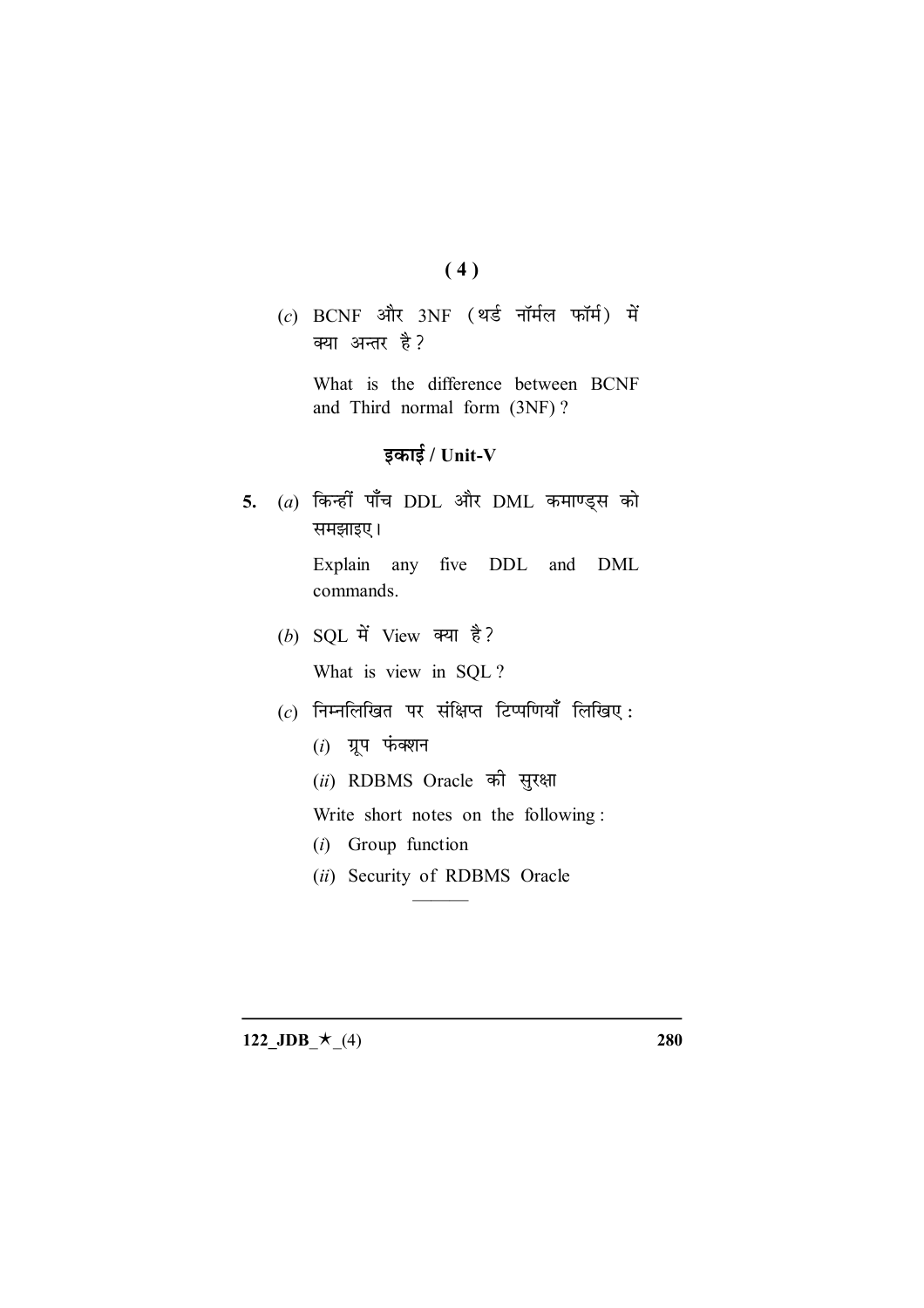

# **LJ-265**

## **PGDCA**

2nd Semester Examination, Jan.-June 2021

## Essentials of E-Commerce & HTML

*Time* : Three Hours] [*Maximum Marks* : 100

**Note** : Answer any **two** parts from each question. All questions carry equal marks.

## **Unit-I**

- **1.** (*a*) By describing internet write its impact on traditional business.
	- (*b*) What is EDI ? Describe applications and benefits of EDI.
	- (*c*) Write a note on electronic system.

## **Unit-II**

**2.** (*a*) What do you mean by business model ? Describe business models used in e-Commerce environment. **211\_JDB**  $\star$  (3) **211**<br> **211\_JDB**  $\star$  (3) **211**<br> **211**<br> **211**<br> **211**<br> **211**<br> **211**<br> **211**<br> **211**<br> **211**<br> **211**<br> **211**<br> **211**<br> **211**<br> **211**<br> **211**<br> **211**<br> **211**<br> **211**<br> **211**<br> **211**<br> **211**<br> **211**<br> **211**<br> **211**<br> **211**<br> **2**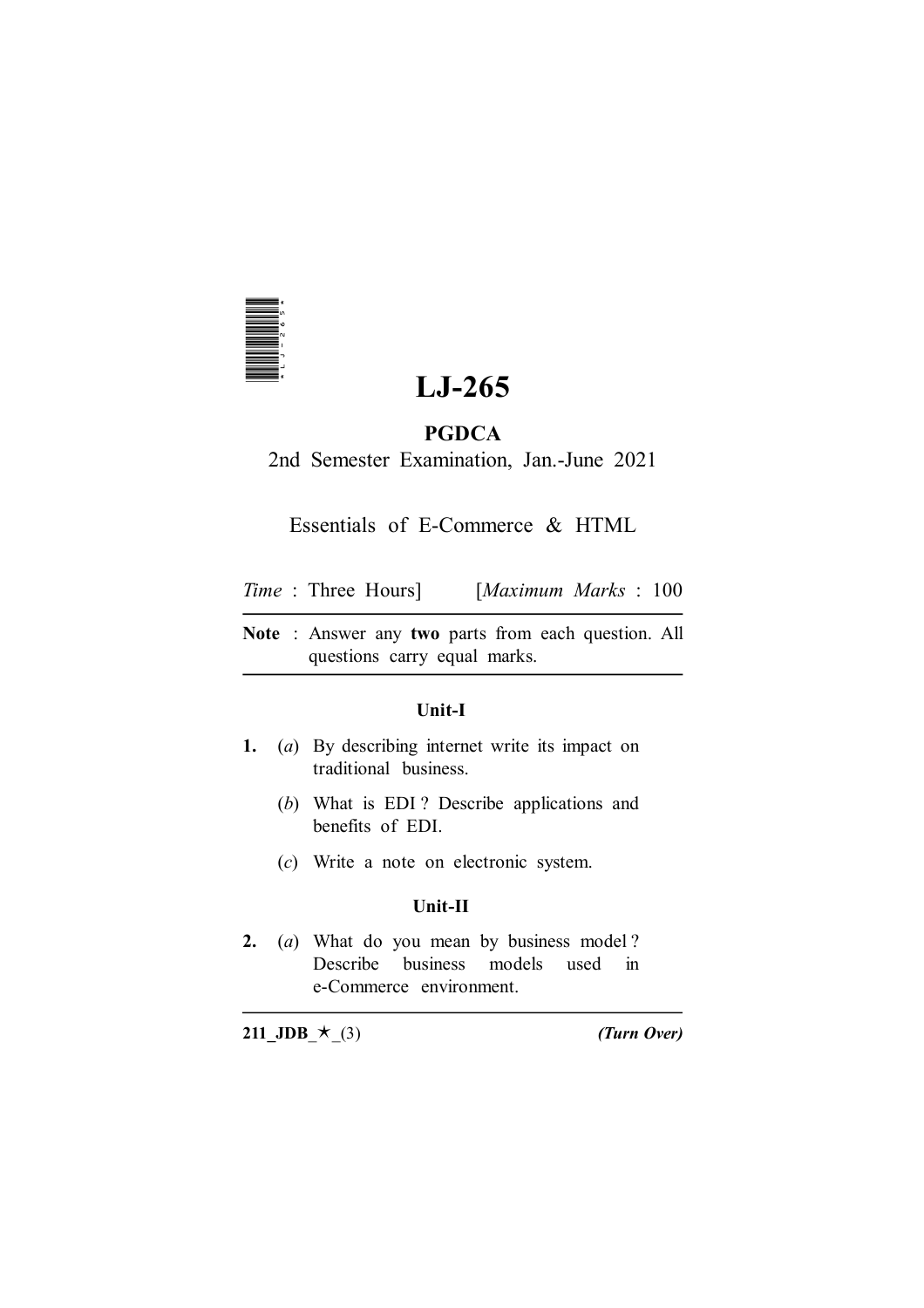## **( 2 )**

- (*b*) Describe the need of security of data on internet. Also explain network security in brief.
- (*c*) Write short notes on the following :
	- (*i*) Firewall tunnels
	- (*ii*) Digital signature

#### **Unit-III**

- **3.** (*a*) Explain essential HTML tags for a web page.
	- (*b*) Explain the following tags with example :
		- (*i*) Link
		- (*ii*) CSS
	- (*c*) What do you mean by a list ? Write its types with example.

#### **Unit-IV**

- **4.** (*a*) Explain insertion of images in a web page along with its attributes.
	- (*b*) What is Frame ? How a frame is used ? Explain.
	- (*c*) Write short notes on the following :
		- (*i*) Font
		- (*ii*) HREF

**211\_JDB\_** $\star$ \_(3) *(Continued)*